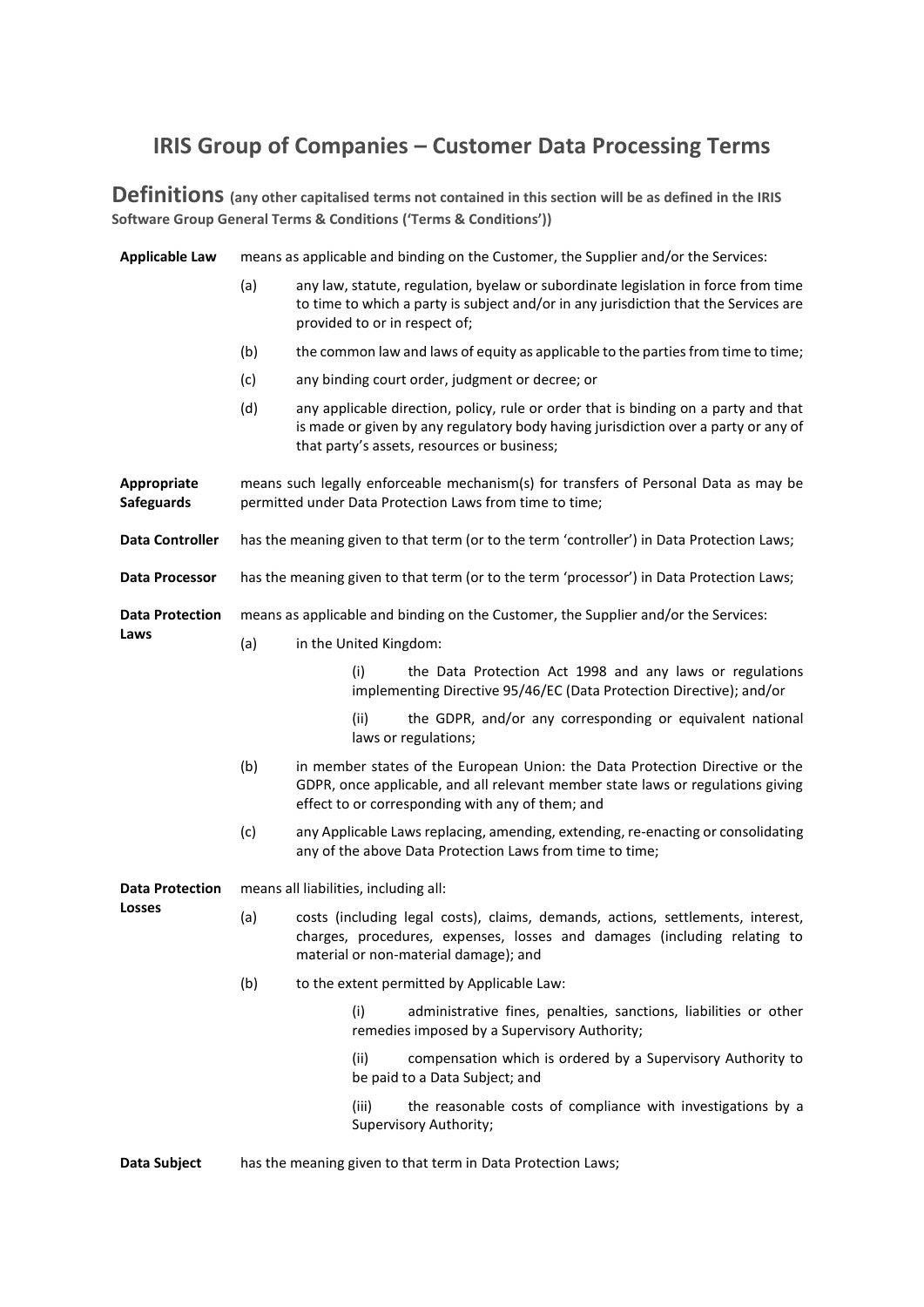| Data Subject<br><b>Request</b>         | means a request made by a Data Subject to exercise any rights of Data Subjects under Data<br>Protection Laws;                                                                                                                                                              |
|----------------------------------------|----------------------------------------------------------------------------------------------------------------------------------------------------------------------------------------------------------------------------------------------------------------------------|
| <b>GDPR</b>                            | means the General Data Protection Regulation (EU) 2016/679;                                                                                                                                                                                                                |
| <b>GDPR Date</b>                       | means from when the GDPR applies on 25 May 2018;                                                                                                                                                                                                                           |
| <b>International</b><br>Organisation   | means an organisation and its subordinate bodies governed by public international law, or<br>any other body which is set up by, or on the basis of, an agreement between two or more<br>countries;                                                                         |
| International<br>Recipient             | has the meaning given to that term in clause 6.1;                                                                                                                                                                                                                          |
| <b>Personal Data</b>                   | has the meaning given to that term in Data Protection Laws;                                                                                                                                                                                                                |
| <b>Personal Data</b><br><b>Breach</b>  | means any breach of security leading to the accidental or unlawful destruction, loss,<br>alteration, unauthorised disclosure of, or access to, any Protected Data;                                                                                                         |
| processing                             | has the meanings given to that term in Data Protection Laws (and related terms such as<br>process have corresponding meanings);                                                                                                                                            |
| Processing<br><b>Instructions</b>      | has the meaning given to that term in clause 2.1.1;                                                                                                                                                                                                                        |
| <b>Protected Data</b>                  | means Personal Data received from or on behalf of the Customer in connection with the<br>performance of the Supplier's obligations under this Agreement;                                                                                                                   |
| <b>Sub-Processor</b>                   | means another Data Processor engaged by the Supplier for carrying out processing<br>activities in respect of the Protected Data on behalf of the Customer; and                                                                                                             |
| <b>Supervisory</b><br><b>Authority</b> | means any local, national or multinational agency, department, official, parliament, public<br>or statutory person or any government or professional body, regulatory or supervisory<br>authority, board or other body responsible for administering Data Protection Laws. |

# **Specific interpretive provision(s)**

In clause[s 1](#page-1-0) to [11](#page-5-0) (inclusive):

**(a)** references to any Applicable Laws (including to the Data Protection Laws and each of them) and to terms defined in such Applicable Laws shall be replaced with or incorporate (as the case may be) references to any Applicable Laws replacing, amending, extending, re-enacting or consolidating such Applicable Law (including the GDPR and any new Data Protection Laws from time to time) and the equivalent terms defined in such Applicable Laws, once in force and applicable; and

**(b)** a reference to a law includes all subordinate legislation made under that law.

### **Data processing provisions**

#### <span id="page-1-0"></span>**1 Data Processor and Data Controller**

- 1.1 The parties agree that, for the Protected Data, the Customer shall be the Data Controller and the Supplier shall be the Data Processor.
- 1.2 The Supplier shall process Protected Data in compliance with: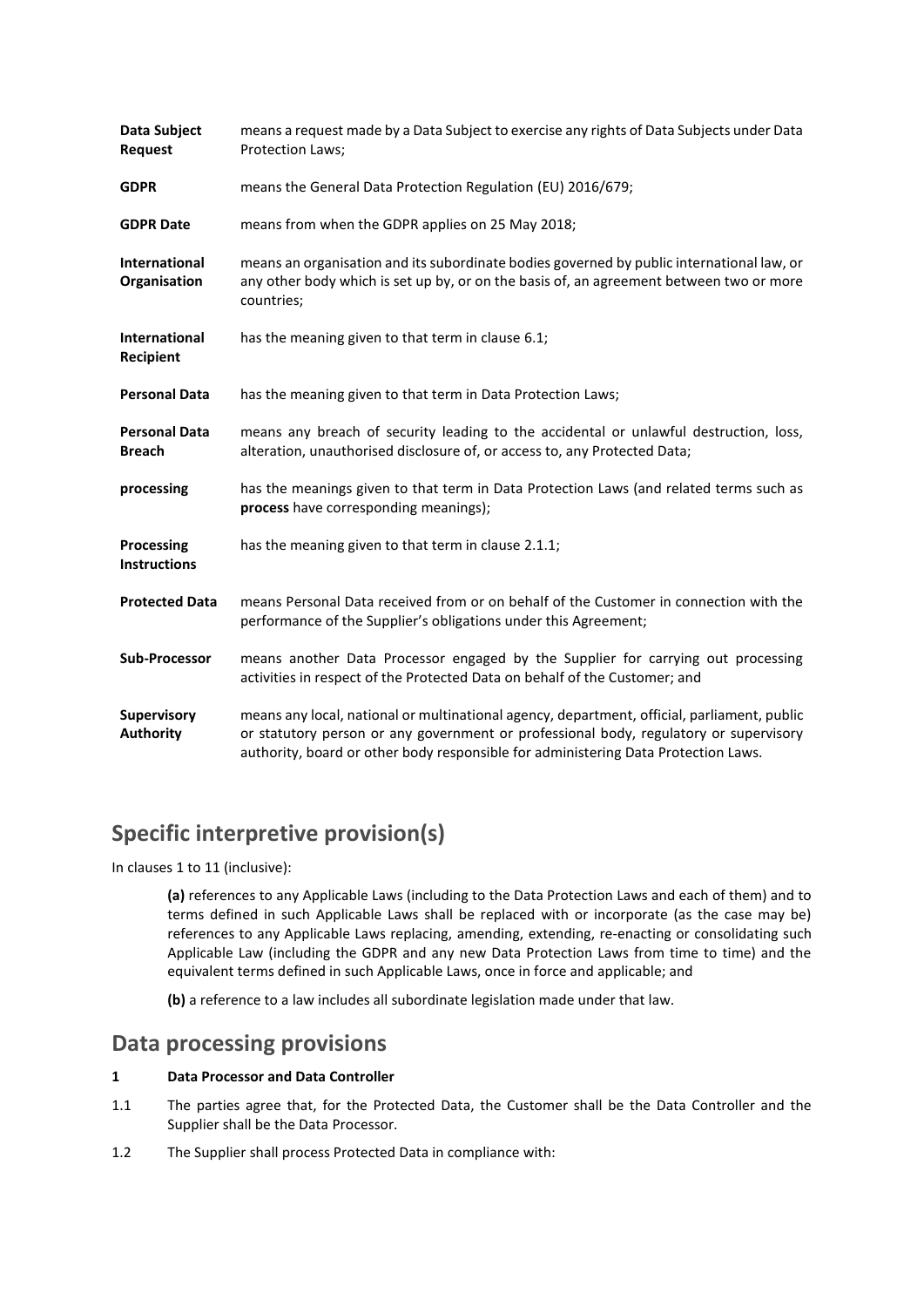- 1.2.1 the obligations of Data Processors under Data Protection Laws in respect of the performance of its obligations under this Agreement; and
- 1.2.2 the terms of this Agreement.
- <span id="page-2-2"></span>1.3 The Customer shall comply with:
	- 1.3.1 all Data Protection Laws in connection with the processing of Protected Data, the Services and the exercise and performance of its respective rights and obligations under this Agreement, including maintaining all relevant regulatory registrations and notifications as required under Data Protection Laws; and
	- 1.3.2 the terms of this Agreement.
- <span id="page-2-3"></span>1.4 The Customer warrants, represents and undertakes, that:
	- 1.4.1 all data sourced by the Customer for use in connection with the Services, prior to such data being provided to or accessed by the Supplier for the performance of the Services under this Agreement, shall comply in all respects, including in terms of its collection, storage and processing (which shall include the Customer providing all of the required fair processing information to, and obtaining all necessary consents from, Data Subjects), with Data Protection Laws;
	- 1.4.2 all instructions given by it to the Supplier in respect of Personal Data shall at all times be in accordance with Data Protection Laws; and
	- 1.4.3 it has undertaken due diligence in relation to the Supplier's processing operations, and it is satisfied that:
		- (a) the Supplier's processing operations are suitable for the purposes for which the Customer proposes to use the Services and engage the Supplier to process the Protected Data; and
		- (b) the Supplier has sufficient expertise, reliability and resources to implement technical and organisational measures that meet the requirements of Data Protection Laws.
- 1.5 The Customer shall not withhold, delay or condition its agreement to any change requested by the Supplier in order to ensure the Services and the Supplier (and each Sub-Processor) can comply with Data Protection Laws.

#### <span id="page-2-1"></span>**2 Instructions and details of processing**

- <span id="page-2-5"></span><span id="page-2-4"></span><span id="page-2-0"></span>2.1 Insofar as the Supplier processes Protected Data on behalf of the Customer, the Supplier:
	- 2.1.1 unless required to do otherwise by Applicable Law, shall (and shall take steps to ensure each person acting under its authority shall) process the Protected Data only on and in accordance with this Agreement and the Customer's documented instructions as set out in this clause [2](#page-2-1) an[d Schedule 1](#page-6-0) (Data processing details) (**Processing Instructions**);
	- 2.1.2 if Applicable Law requires it to process Protected Data other than in accordance with the Processing Instructions, shall notify the Customer of any such requirement before processing the Protected Data (unless Applicable Law prohibits such information on important grounds of public interest); and
	- 2.1.3 shall without undue delay inform the Customer if the Supplier becomes aware of a Processing Instruction that, in the Supplier's opinion, infringes Data Protection Laws, provided that:
		- (a) this shall be without prejudice to clauses [1.3](#page-2-2) and [1.4;](#page-2-3)
		- (b) to the maximum extent permitted by mandatory law, the Supplier shall have no liability howsoever arising (whether in contract, tort (including negligence) or otherwise) for any losses, costs, expenses or liabilities (including any Data Protection Losses) arising from or in connection with any processing in accordance with the Customer's Processing Instructions following the Customer's receipt of that information; and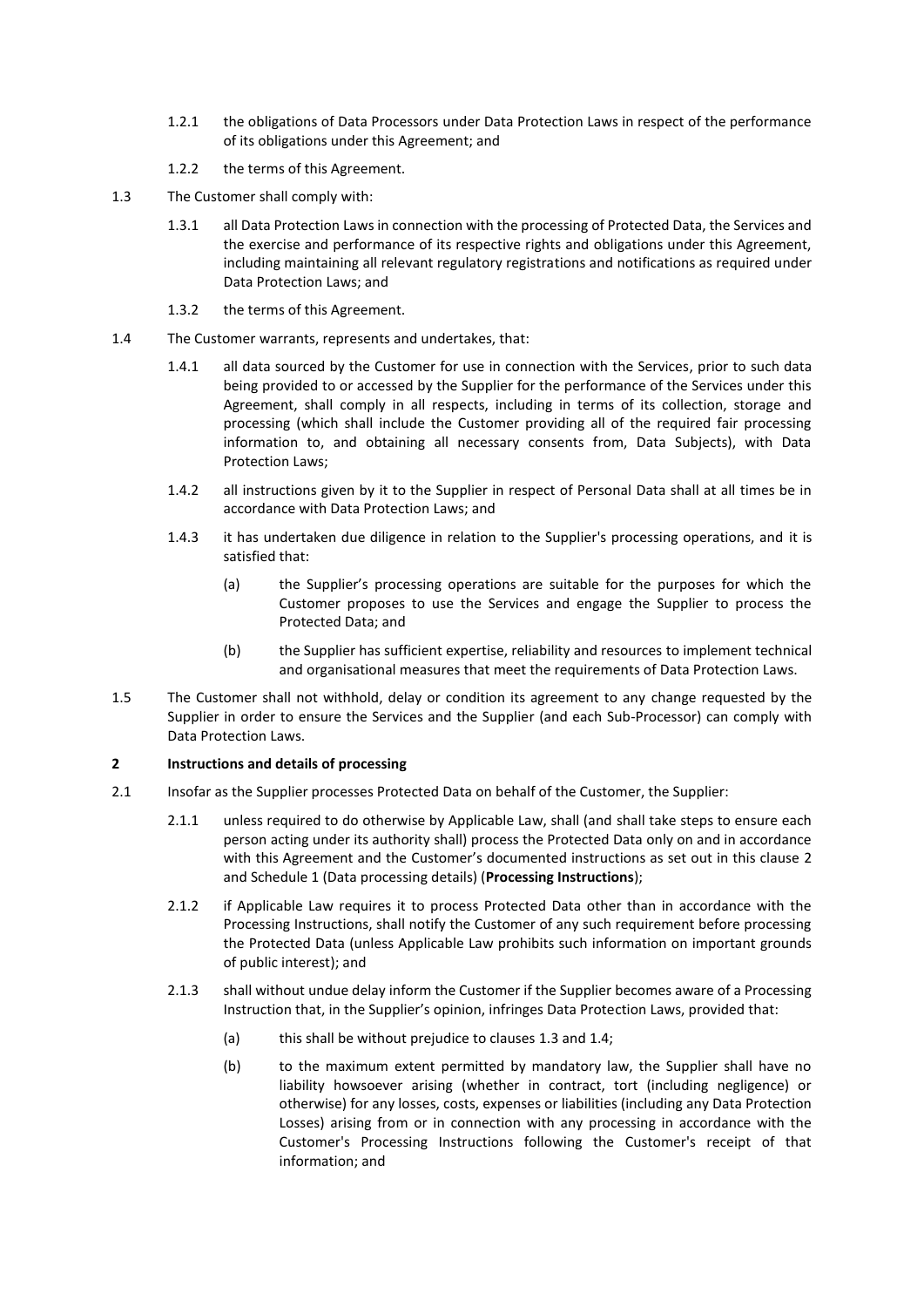- (c) this clause [2.1.3](#page-2-4) shall only apply from the GDPR Date.
- 2.2 The processing of Protected Data to be carried out by the Supplier under this Agreement shall comprise the processing set out in [Schedule 1](#page-6-0) (Data processing details).

#### **3 Technical and organisational measures**

- 3.1 The Supplier shall implement and maintain, at its cost and expense, appropriate and adequate technical and organisational measures (details of which can be provided upon request):
	- 3.1.1 in relation to the processing of Protected Data by the Supplier; and
	- 3.1.2 from the GDPR Date, taking into account the nature of the processing, to assist the Customer insofar as is possible in the fulfilment of the Customer's obligations to respond to Data Subject Requests relating to Protected Data.

#### **4 Using staff and other processors**

- 4.1 The Customer authorises the appointment of any of the Sub-Processors listed in an applicable Service description or related document provided with an Order. Any proposed changes to such pre-listed Sub-Processors will be notified to Customers in writing, thereby giving the Customer the opportunity to reasonably object to such changes (grounds for objection being non-compliance of Data Protection Laws).
- 4.2 The Supplier shall:
	- 4.2.1 prior to the relevant Sub-Processor carrying out any processing activities in respect of the Protected Data, appoint each Sub-Processor under a written contract containing materially the same obligations as under clauses [1](#page-1-0) to [11](#page-5-0) (inclusive) that is enforceable by the Supplier;
	- 4.2.2 ensure each such Sub-Processor complies with all such obligations; and
	- 4.2.3 remain fully liable for all the acts and omissions of each Sub-Processor as if they were its own.
- 4.3 From the GDPR Date, the Supplier shall ensure that all persons authorised by it (or by any Sub-Processor) to process Protected Data are subject to a binding written contractual obligation to keep the Protected Data confidential (except where disclosure is required in accordance with Applicable Law, in which case the Supplier shall, where practicable and not prohibited by Applicable Law, notify the Customer of any such requirement before such disclosure).

#### **5 Assistance with the Customer's compliance and Data Subject rights**

- <span id="page-3-0"></span>5.1 The Supplier shall refer all Data Subject Requests it receives to the Customer within a reasonable period of time from receipt of the request, provided that if the number of Data Subject Requests exceeds two (2) per calendar month, the Customer shall pay the Supplier's Charges calculated on a time and materials basis at the Supplier's then standard rates, for recording and referring the Data Subject Requests in accordance with this clause [5.1.](#page-3-0)
- <span id="page-3-1"></span>5.2 From the GDPR Date, the Supplier shall provide such reasonable assistance as the Customer reasonably requires (taking into account the nature of processing and the information available to the Supplier) to the Customer in ensuring compliance with the Customer's obligations under Data Protection Laws with respect to:
	- 5.2.1 security of processing;
	- 5.2.2 data protection impact assessments (as such term is defined in Data Protection Laws);
	- 5.2.3 prior consultation with a Supervisory Authority regarding high risk processing; and
	- 5.2.4 notifications to the Supervisory Authority and/or communications to Data Subjects by the Customer in response to any Personal Data Breach,

provided the Customer shall pay the Supplier's Charges for providing the assistance in this clause [5.2,](#page-3-1) such Charges to be calculated on a time and materials basis at the Supplier's then standard rates.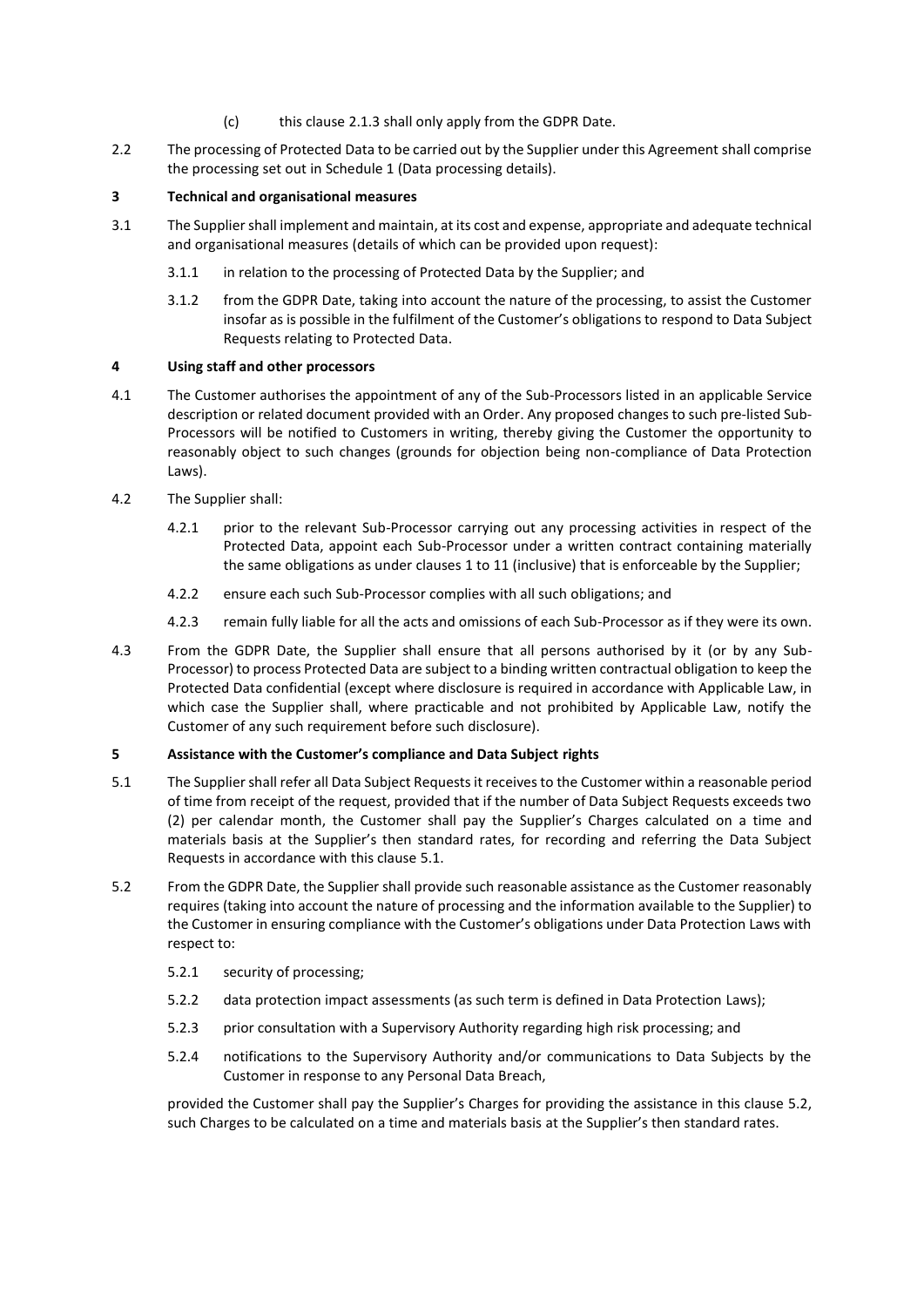#### **6 International data transfers**

<span id="page-4-0"></span>6.1 The Customer agrees that the Supplier may transfer Protected Data to countries outside the European Economic Area (EEA) or to any International Organisation(s) (an **International Recipient**), provided all transfers by the Supplier of Protected Data to an International Recipient (and any onward transfer) shall (to the extent required under Data Protection Laws) be effected by way of Appropriate Safeguards and in accordance with Data Protection Laws. The provisions of this Agreement shall constitute the Customer's instructions with respect to transfers in accordance with clause [2.1.](#page-2-5)

#### **7 Records, information and audit**

- 7.1 The Supplier shall maintain, in accordance with Data Protection Laws binding on the Supplier, written records of all categories of processing activities carried out on behalf of the Customer.
- 7.2 The Supplier shall, in accordance with Data Protection Laws, make available to the Customer such information as is reasonably necessary to demonstrate the Supplier's compliance with its obligations under Article 28 of the GDPR (and under any Data Protection Laws equivalent to that Article 28), and allow for and contribute to audits, including inspections, by the Customer (or another auditor mandated by the Customer) for this purpose, subject to the Customer:
	- 7.2.1 giving the Supplier reasonable prior notice of such information request, audit and/or inspection being required by the Customer:
	- 7.2.2 ensuring that all information obtained or generated by the Customer or its auditor(s) in connection with such information requests, inspections and audits is kept strictly confidential (save for disclosure to the Supervisory Authority or as otherwise required by Applicable Law);
	- 7.2.3 ensuring that such audit or inspection is undertaken during normal business hours not more than once in any 12-month period (unless there is reasonable cause), with minimal disruption to the Supplier's business, the Sub-Processors' business and the business of other customers of the Supplier; and
	- 7.2.4 paying the Supplier's reasonable costs for assisting with the provision of information and allowing for and contributing to inspections and audits.

#### <span id="page-4-4"></span>**8 Breach notification**

- 8.1 In respect of any Personal Data Breach involving Protected Data, the Supplier shall, without undue delay:
	- 8.1.1 notify the Customer of the Personal Data Breach; and
	- 8.1.2 provide the Customer with details of the Personal Data Breach.

#### <span id="page-4-3"></span>**9 Deletion or return of Protected Data and copies**

- 9.1 The Supplier shall, at the Customer's written request, either delete or return all the Protected Data to the Customer in such form as the Customer reasonably requests within a reasonable time after the earlier of:
	- 9.1.1 the end of the provision of the relevant Services related to processing; or
	- 9.1.2 once processing by the Supplier of any Protected Data is no longer required for the purpose of the Supplier's performance of its relevant obligations under this Agreement,

and delete existing copies (unless storage of any data is required by Applicable Law and, if so, the Supplier shall inform the Customer of any such requirement).

#### <span id="page-4-2"></span>**10 Liability, indemnities and compensation claims**

- <span id="page-4-1"></span>10.1 The Customer shall indemnify and keep indemnified the Supplier in respect of all Data Protection Losses suffered or incurred by, awarded against or agreed to be paid by, the Supplier and any Sub-Processor arising from or in connection with any:
	- 10.1.1 non-compliance by the Customer with the Data Protection Laws;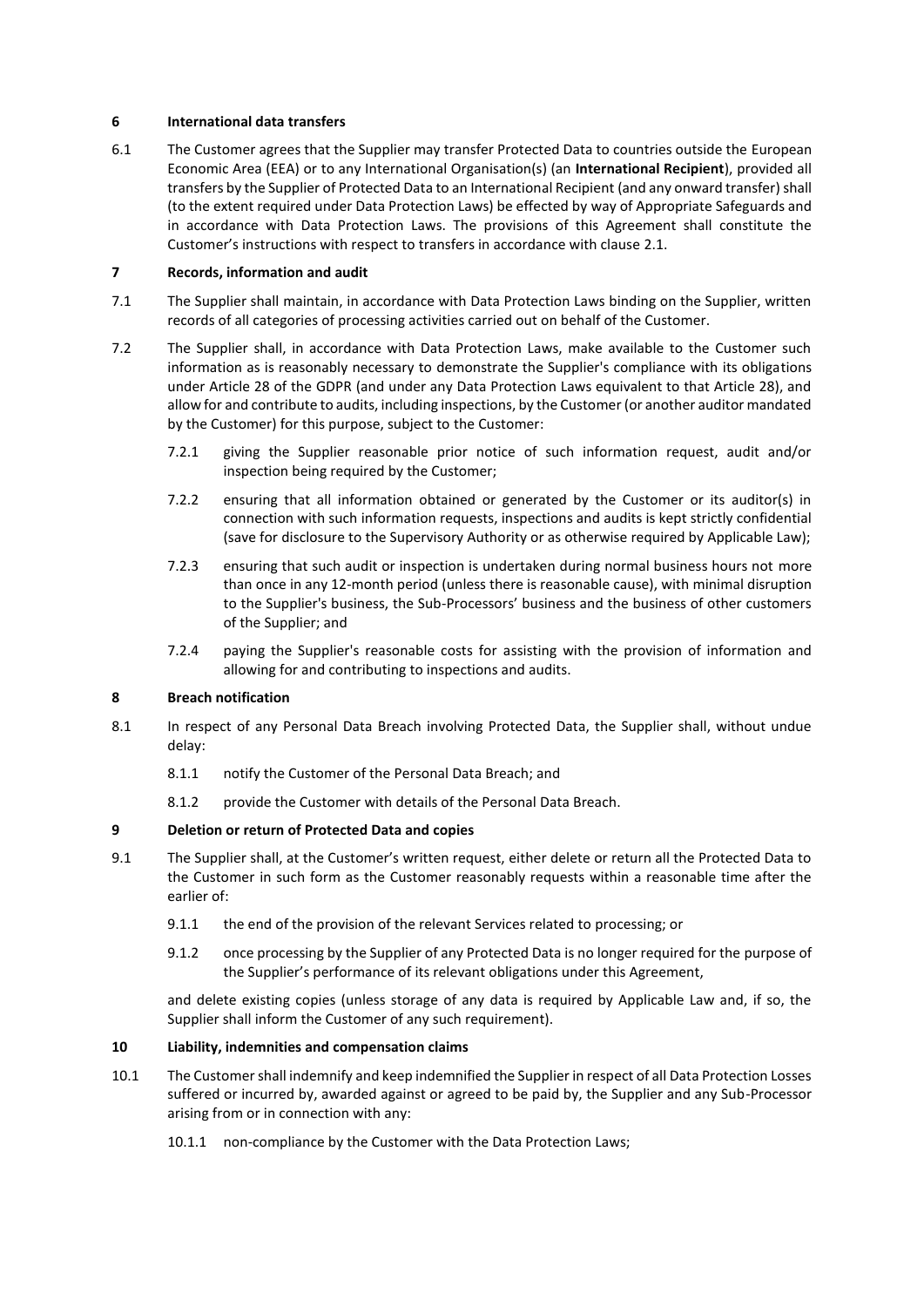- 10.1.2 processing carried out by the Supplier or any Sub-Processor pursuant to any Processing Instruction that infringes any Data Protection Law; or
- 10.1.3 breach by the Customer of any of its obligations under clauses [1](#page-1-0) to [11](#page-5-0) (inclusive),

except to the extent the Supplier is liable under clause [10.2.](#page-5-1)

- <span id="page-5-1"></span>10.2 Subject to S.2 clause 9 of the Terms and Conditions, the Supplier shall be liable for any losses (howsoever arising, whether in contract, tort (including negligence) or otherwise) under or in connection with this Agreement:
	- 10.2.1 only to the extent caused by the processing of Protected Data under this Agreement and directly resulting from the Supplier's breach of clauses [1](#page-1-0) to [11](#page-5-0) (inclusive); and
	- 10.2.2 in no circumstances to the extent that any losses are contributed to or caused by any breach of this Agreement by the Customer (including in accordance with clause [2.1.3\(b\)\)](#page-2-4).
- 10.3 If a party receives a compensation claim from a person relating to processing of Protected Data, it shall promptly provide the other party with notice and full details of such claim. The party with conduct of the action shall:
	- 10.3.1 make no admission of liability nor agree to any settlement or compromise of the relevant claim without the prior written consent of the other party (which shall not be unreasonably withheld or delayed); and
	- 10.3.2 consult fully with the other party in relation to any such action, but the terms of any settlement or compromise of the claim will be exclusively the decision of the party that is responsible under this Agreement for paying the compensation.
- 10.4 The parties agree that the Customer shall not be entitled to claim back from the Supplier any part of any compensation paid by the Customer in respect of such damage to the extent that the Customer is liable to indemnify the Supplier in accordance with claus[e 10.1.](#page-4-1)
- 10.5 This clause [10](#page-4-2) is intended to apply to the allocation of liability for Data Protection Losses as between the parties, including with respect to compensation to Data Subjects, notwithstanding any provisions under Data Protection Laws to the contrary, except:
	- 10.5.1 to the extent not permitted by Applicable Law (including Data Protection Laws); and
	- 10.5.2 that it does not affect the liability of either party to any Data Subject.

#### <span id="page-5-0"></span>**11 Survival of data protection provisions**

- 11.1 Clauses [1](#page-1-0) to [11](#page-5-0) (inclusive) shall survive termination (for any reason) or expiry of this Agreement and continue:
	- 11.1.1 indefinitely in the case of clauses [9](#page-4-3) t[o 11](#page-5-0) (inclusive); and
	- 11.1.2 until 12 monthsfollowing the earlier of the termination or expiry of this Agreement in the case clause[s 1](#page-1-0) to [8](#page-4-4) (inclusive),

provided always that any termination or expiry of clauses [1](#page-1-0) to [8](#page-4-4) (inclusive) shall be without prejudice to any accrued rights or remedies of either party under any such clauses at the time of such termination or expiry.